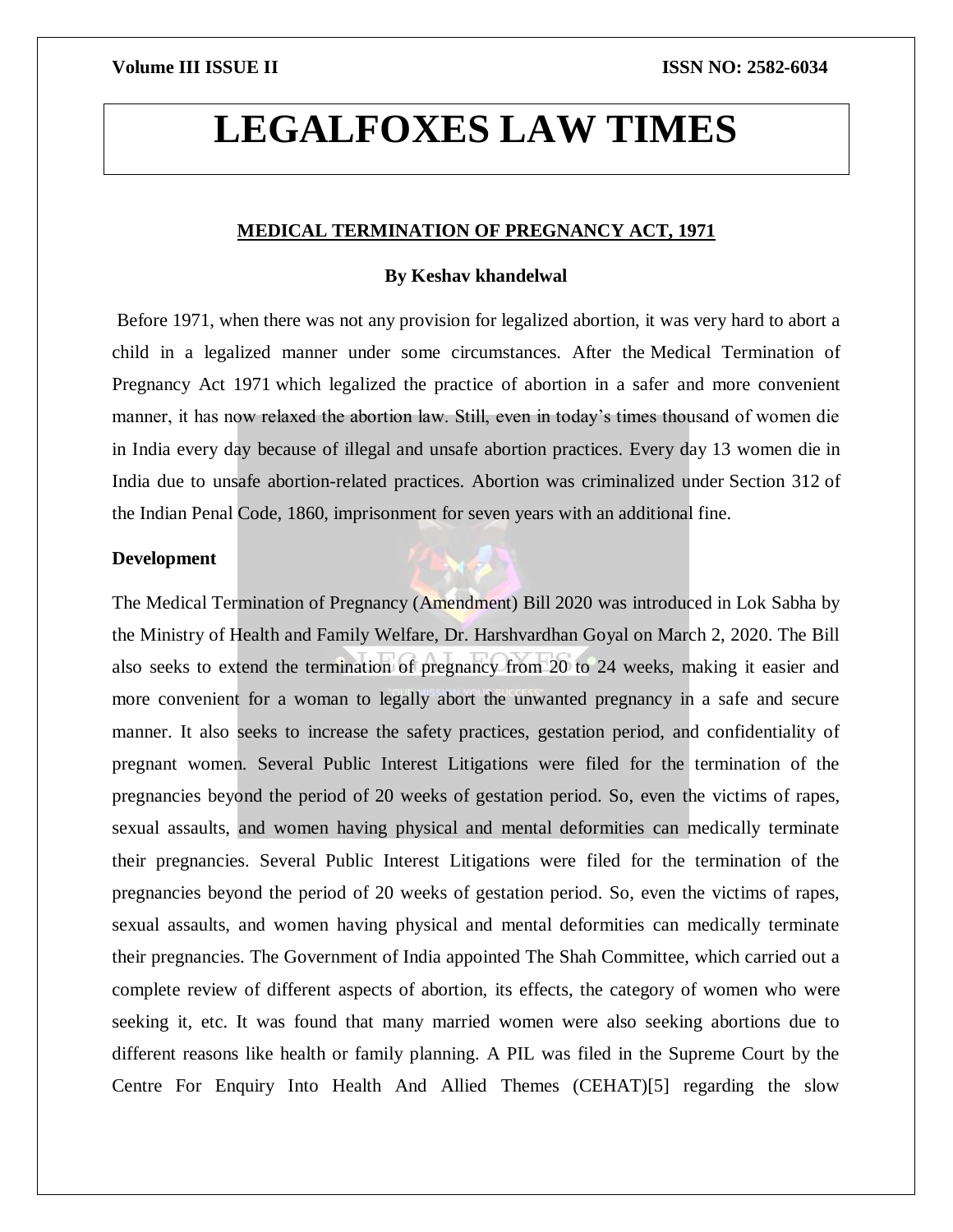### **Volume III ISSUE II III ISSN NO:** 2582-6034

implementation of the Act. It was found that though the Act had been implemented in 1994, the State Governments and the Central Government had not taken appropriate actions for its effective implementation. Pursuant to the judgment of the Supreme Court, the PCPNDT Act was amended in 2003. A bench of Justices J S Khehar and Arun Mishra granted the benefit of Section 5 in the Medical Termination of Pregnancy Act, 1971, which allows abortion even after 24 weeks if there is a threat to the life of the mother.

### **Brief**

Where the pregnancy is due to the failure of any contraceptive method taken by the woman or her husband, termination of such a pregnancy is allowed so as to not subject the woman to the mental suffering caused by such unwanted pregnancy. The medical practitioners, in forming their opinion, will take into account all relevant factors, including the woman's surroundings or reasonably foreseeable situation. Where the pregnancy is caused due to rape, it would inhuman to force a woman to continue with the pregnancy, which may lead to extreme mental anguish to the woman. Hence, in such cases, no trial or judgment is needed by the court to allow the abortion. The woman's allegation that she had been raped is sufficient. In case the woman who is pregnant has not attained the age of majority, or even if she is a major, is not capable of giving a valid consent due to unsoundness of mind, consent will have to be given by her guardians in writing.

# **Landmark Cases**

### □ Niketa Mehta vs. UOI SLP(C) 5334 of 2009

The Bombay High Court refused to allow the abortion of a 24 (twenty-four) week old fetus that had a congenital heart defect. The Supreme Court also upheld the decision of the Bombay High Court. The case led to a heated debate on the law prohibiting abortions after 20 (twenty) weeks and the grim realities of bringing up a child which would never be able to have a normal life. However, this case also prompted the government to take cognizance of the lacunas in the MTP Act and announce that it will be reconsidering the law on abortion.

Dr. Nisha Malviya and Anr. V. State of M.P 2000 CriLJ 671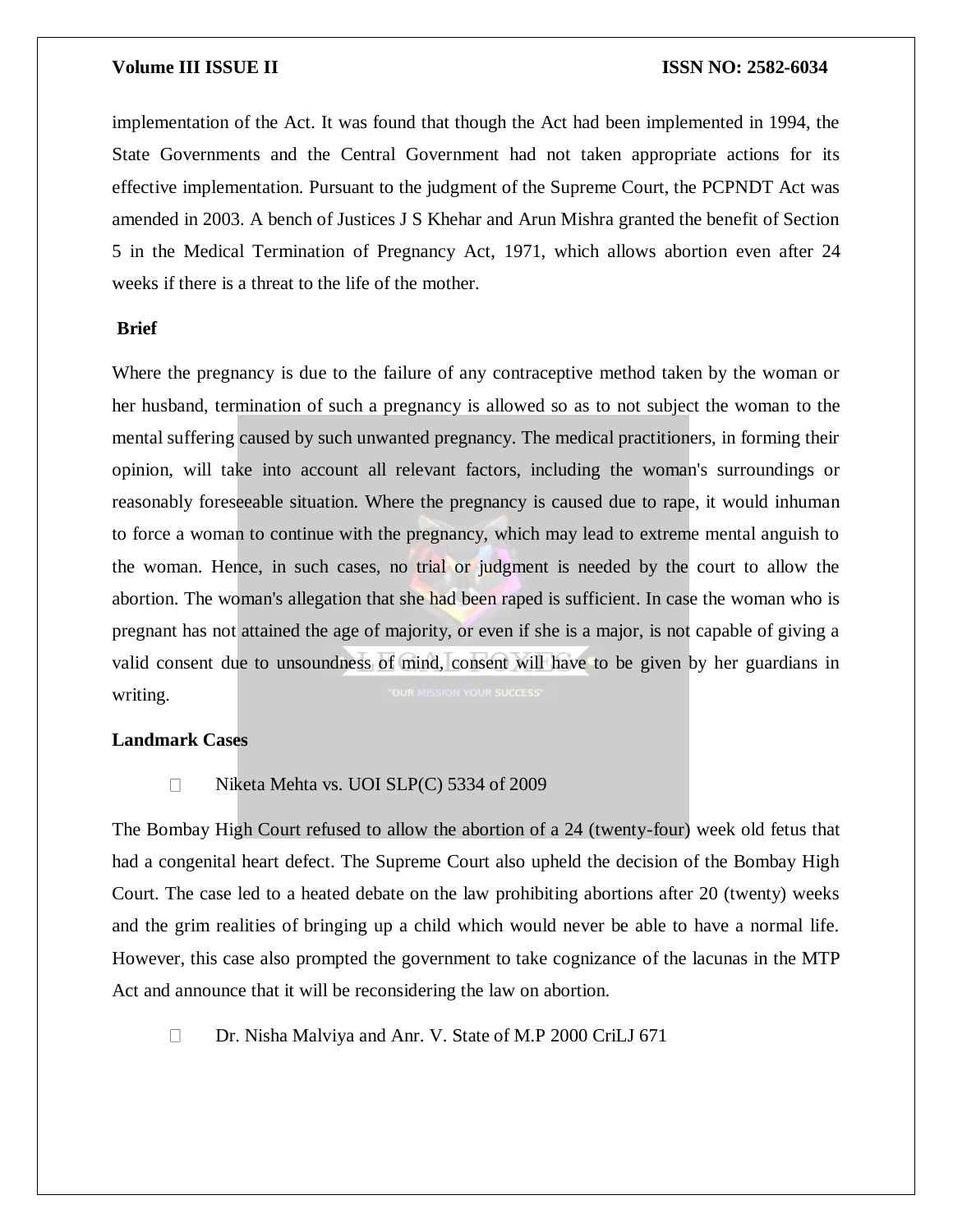# **Volume III ISSUE II ISSN NO: 2582-6034**

A rape victim was allowed to terminate her pregnancy. The other co-accused in her rape took her and terminated her pregnancy. They were charged with causing miscarriage without the consent of the pregnant women. The Court held all the accused guilty of termination of pregnancy as it had not been consented to by the mother of the pregnant woman or the woman herself.

The Supreme Court in other cases where pregnancies were beyond 20 weeks and the fetuses had various medical conditions and anomalies, resulting in a high risk to the fetus and the mother [\(Tapasya](https://indiankanoon.org/doc/72530975/) Umesha Pisal vs. Union of India WRIT PETITION (CIVIL) NO.635 OF 2017 *[24 weeks];* Meera [Santosh](https://indiankanoon.org/doc/168661224/) Pal vs. Union of India WRIT PETITIO (CIVIL) NO.17 OF 2017 [23 weeks]; [Mamta](https://indiankanoon.org/doc/161612603/) Verma vs. Union of India WRIT PETITION (CIVIL) NO.627 OF 2017 [25 weeks]). In all these cases the Supreme Court referred the matters to a Medical Board and gave its decision based on the opinion of the Medical Board.

### **Misuse**

The misuse of abortion pills by some doctors and women in the city is raising concern. Along with cough syrups and painkillers, these pills, which help induce the termination of pregnancy up to seven weeks, are among the most abused medicines, said medical experts. In many cases, it is a do-it-yourself process, medical experts said. Another area of concern is that the pills are being administered by doctors not recognized by the MTP Act. Only doctors linked to an established clinic are allowed to prescribe these drugs so that in case of an emergency, the patient can be moved to a hospital quickly. However, there is the rampant flouting of the rule. Due to female foeticide, there is a steep decrease in the female population. Due to the diminution in the female population our society is becoming male dominant, which is not a good indication. With the decrease in the number of women, men consider themselves superior and above law, which in turn results in women's exploitation. Female foeticide has led to an increase in human trafficking. In 2011, 15,000 Indian women were bought and sold as brides in areas where foeticide has led to a lack of women.

# **Suggestion**

This calls for several measures. There is a need for a comprehensive reform of the MTP Act, to expand the scope of abortion beyond 20 weeks and lay down guidelines for the same. Presently